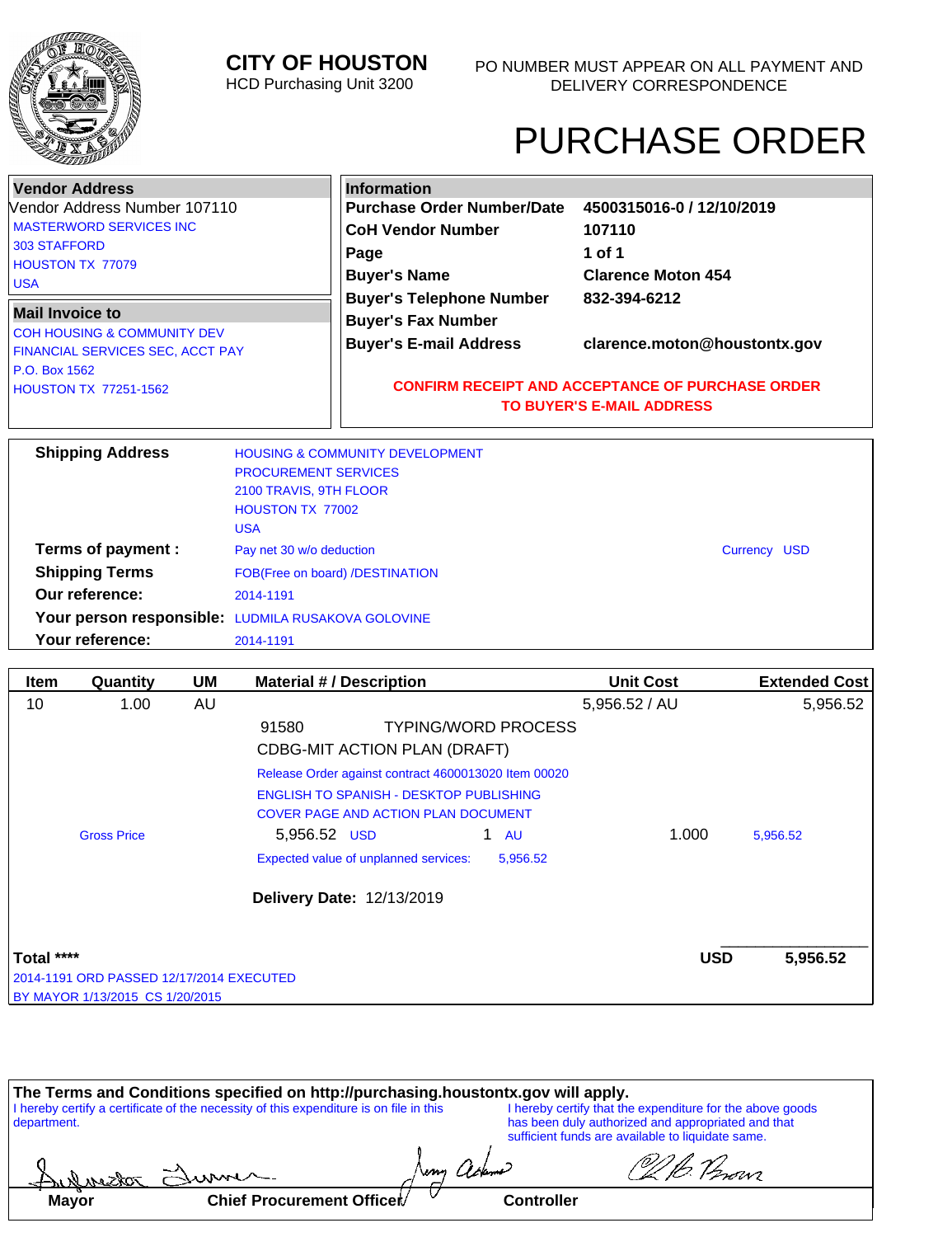# $R$ **RUSM**



#### **PROCUREMENT REQUEST FORM**



| <b>ТР 200</b>                                                                                                                                                                                                                                                                                                                                                              |                                                                                 |                                                   | <b>CONTRACTOR</b>                                                                                                                                                              |  |
|----------------------------------------------------------------------------------------------------------------------------------------------------------------------------------------------------------------------------------------------------------------------------------------------------------------------------------------------------------------------------|---------------------------------------------------------------------------------|---------------------------------------------------|--------------------------------------------------------------------------------------------------------------------------------------------------------------------------------|--|
| Note: The Procurement Request form is to solicit quotes through an informal (Small Purchase) bid process for purchasing transactions \$100,000 or less using Federal Funds (2 CFR 200.318)<br>and \$3,000 to 49,0000 using non-Federal funds (COH AP 5-8, Executive Order 1.14).<br>Signature of this document is still required.<br>* Required Fields [must be completed] |                                                                                 |                                                   |                                                                                                                                                                                |  |
| Description of Purchase *                                                                                                                                                                                                                                                                                                                                                  | Translation of CDBG-MIT Action Plan                                             | HCDD Division: *                                  | Planning and Grants Mgmt                                                                                                                                                       |  |
| Deadline Date of<br>Request: *                                                                                                                                                                                                                                                                                                                                             | 12/12/2019                                                                      | Purchase Type: *                                  | Service Under <50K                                                                                                                                                             |  |
| Requester Name: *                                                                                                                                                                                                                                                                                                                                                          | Itz, Mary - HCD                                                                 | Created:                                          | 12/6/2019                                                                                                                                                                      |  |
| Reauester Phone<br>Number: *                                                                                                                                                                                                                                                                                                                                               | 832.394.6179                                                                    |                                                   |                                                                                                                                                                                |  |
| Brief Description of Scope of Work for Goods/Services:                                                                                                                                                                                                                                                                                                                     |                                                                                 |                                                   |                                                                                                                                                                                |  |
| funding should be from CDBG-DR17 Planning Mitigation.                                                                                                                                                                                                                                                                                                                      | Note: Please allow a minimum of three (3) days for bid responses.               |                                                   | Spanish translation of the CDBG-MIT Action Plan Word document and PDF cover page by December 12, 2019. Mary I. sent an email to Clarence with the documents on 12.6.2019. This |  |
|                                                                                                                                                                                                                                                                                                                                                                            | <b>FINANCE USE ONLY</b>                                                         |                                                   | <b>PROCURMENT USE ONLY</b>                                                                                                                                                     |  |
| Fund Number:                                                                                                                                                                                                                                                                                                                                                               | 5030                                                                            | Status:                                           | Pending                                                                                                                                                                        |  |
| <b>Funding Source:</b>                                                                                                                                                                                                                                                                                                                                                     |                                                                                 | Purchase Order No#:                               |                                                                                                                                                                                |  |
| Cost Center:                                                                                                                                                                                                                                                                                                                                                               | DR-HARVEY<br>32000 300 00                                                       | Name of Vendor:                                   |                                                                                                                                                                                |  |
| G/L Account:                                                                                                                                                                                                                                                                                                                                                               | 520159                                                                          | Date Processed:                                   |                                                                                                                                                                                |  |
| <b>Business Area:</b>                                                                                                                                                                                                                                                                                                                                                      | 3200                                                                            | Date Received:                                    | 107/10 - MASELWORD<br>55, 956.52                                                                                                                                               |  |
| Internal Order:                                                                                                                                                                                                                                                                                                                                                            | CE3200077-19                                                                    | Total Amount:                                     |                                                                                                                                                                                |  |
| BFY:                                                                                                                                                                                                                                                                                                                                                                       | $FY$ 20                                                                         | Procurement Staff                                 |                                                                                                                                                                                |  |
| Grant:                                                                                                                                                                                                                                                                                                                                                                     | 32000077-2019                                                                   | Priority:                                         |                                                                                                                                                                                |  |
| <b>Funds Reservation:</b>                                                                                                                                                                                                                                                                                                                                                  |                                                                                 | Notify Department:                                |                                                                                                                                                                                |  |
| Funds Approval Mgr:                                                                                                                                                                                                                                                                                                                                                        |                                                                                 | Notify Department:                                |                                                                                                                                                                                |  |
| Justification of Need for Goods/Services                                                                                                                                                                                                                                                                                                                                   |                                                                                 | Procurement Notes:                                |                                                                                                                                                                                |  |
| limited English proficiency.                                                                                                                                                                                                                                                                                                                                               | HUD requires the grantees to make CDBG-MIT plans available for populations with |                                                   |                                                                                                                                                                                |  |
|                                                                                                                                                                                                                                                                                                                                                                            |                                                                                 |                                                   | Oft#46000 130 20<br>P0#=4500 31 5016                                                                                                                                           |  |
|                                                                                                                                                                                                                                                                                                                                                                            |                                                                                 | Supervising Manager (Purchase under \$5,000)      |                                                                                                                                                                                |  |
| Requestors Signature:<br>Date:                                                                                                                                                                                                                                                                                                                                             |                                                                                 | Manager:<br>Date:                                 |                                                                                                                                                                                |  |
| Buyer's Signature<br>∂، ¢Date:<br>IC                                                                                                                                                                                                                                                                                                                                       |                                                                                 | <b>Funds Approval Signature:</b><br>Date:         |                                                                                                                                                                                |  |
| Procurement DPU<br>Signature:<br>Date:                                                                                                                                                                                                                                                                                                                                     |                                                                                 | (Purchase over \$5,000)<br>CFO Signature<br>Date: |                                                                                                                                                                                |  |
| (Purchase bver \$5,000)                                                                                                                                                                                                                                                                                                                                                    |                                                                                 | Director Signature (Only Consultant Services)     |                                                                                                                                                                                |  |
| <b>Assistant or Deputy</b><br>Director: Date                                                                                                                                                                                                                                                                                                                               |                                                                                 | Director or Designee:<br>Date:                    |                                                                                                                                                                                |  |

Attachments Cover-Page-Mitigation-V2.pdf Draft Action Plan for Mitigation 12.6.19 new.docx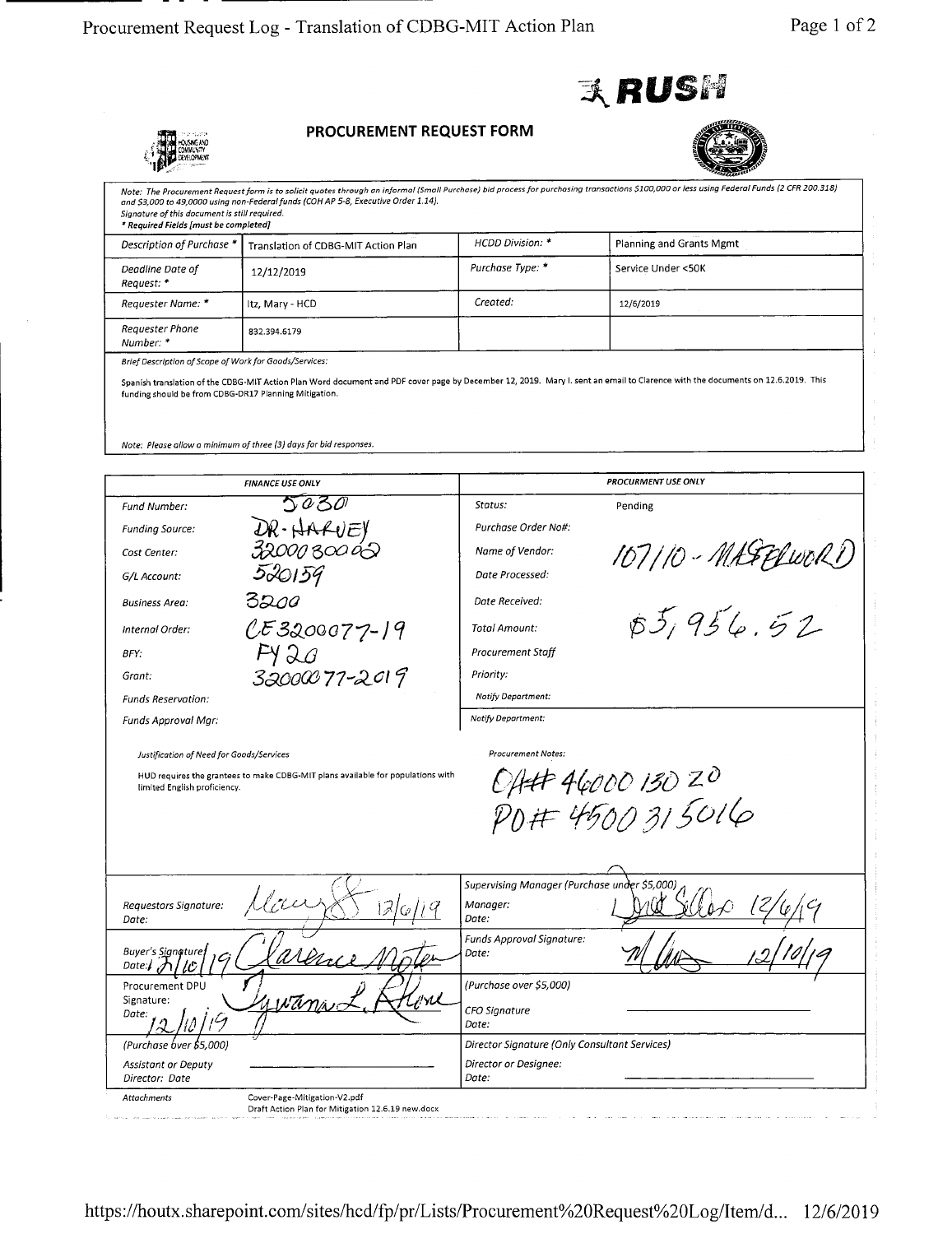

 $\sim 10^{11}$  km s  $^{-1}$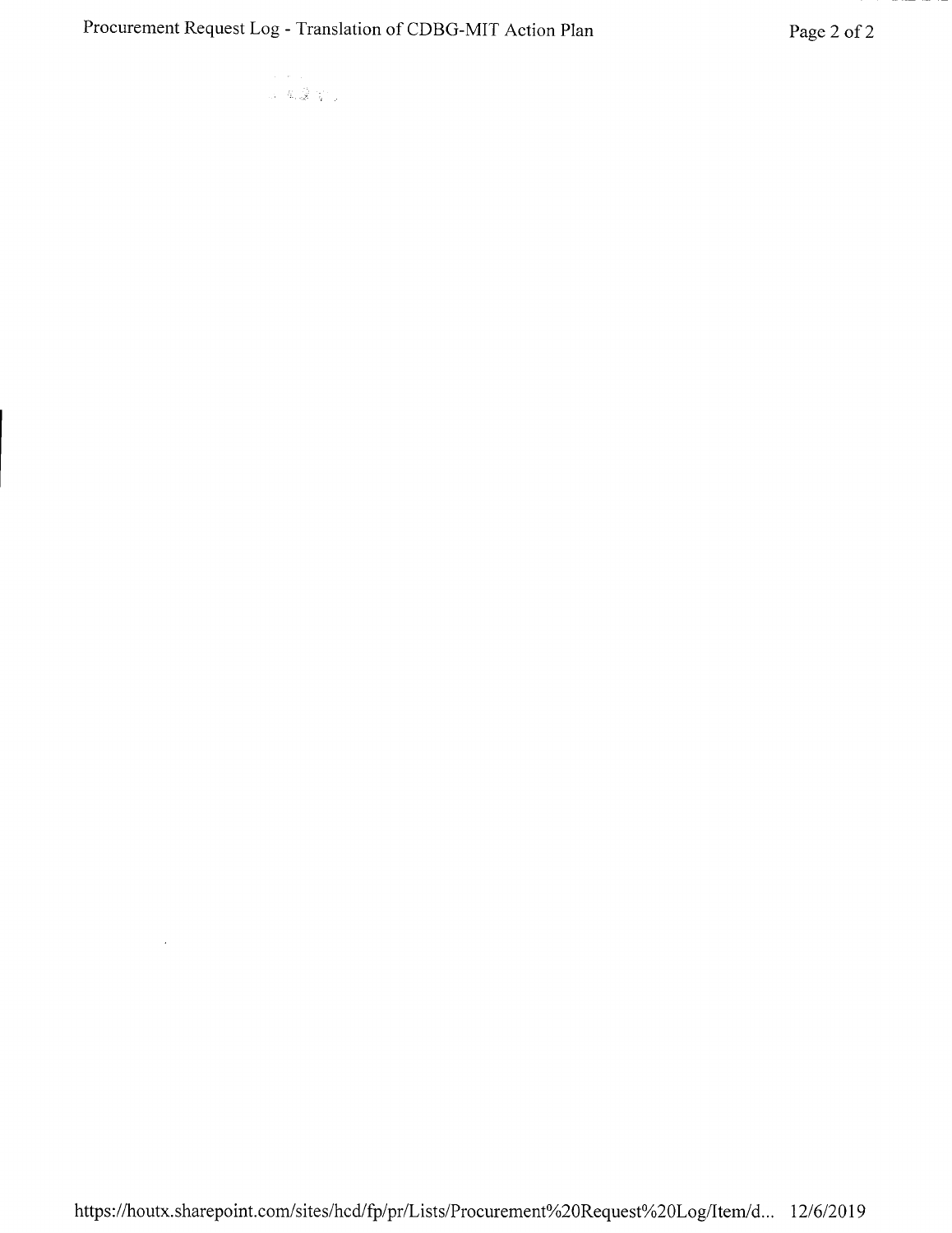

| Quote Date:   | 12/06/2019                  |
|---------------|-----------------------------|
| Client Name:  | Clarence Moton              |
| Company Name: | City of Houston - Housing   |
| Service Type: | Translation                 |
| Project Name: | <b>CDBG-MIT ACTION PLAN</b> |

## Scope of Work

- **Translation** of the documents provided to us from Source Language into Target Language. Translation will be performed by native speakers, professional translators, with experience in the appropriate subject matter.
- Development of the **Translation Memory** (usually applicable for documents in source/native format) and Terminology (glossary) databases.
- **Project Management** of the entire process.
- **24/7** Project Management assistance and availability.
- **Post-project assistance.** Should you have any questions regarding the translation or need to update the translated copy based on the changes in your original text, MasterWord is ready to provide our expert assistance around the clock (additional fees may apply).

### Estimated Cost

| Language Pair Service  |                                            | <b>Files</b>       |     | Unit Rate Quantity Total |          |
|------------------------|--------------------------------------------|--------------------|-----|--------------------------|----------|
| E-English - S- Desktop |                                            | CDBG-MIT Hour 45.0 |     | 10.0                     | \$450.00 |
|                        | Spanish Latin Publishing/Formatting ACTION |                    | (S) |                          |          |
| American               |                                            | PI AN              |     |                          |          |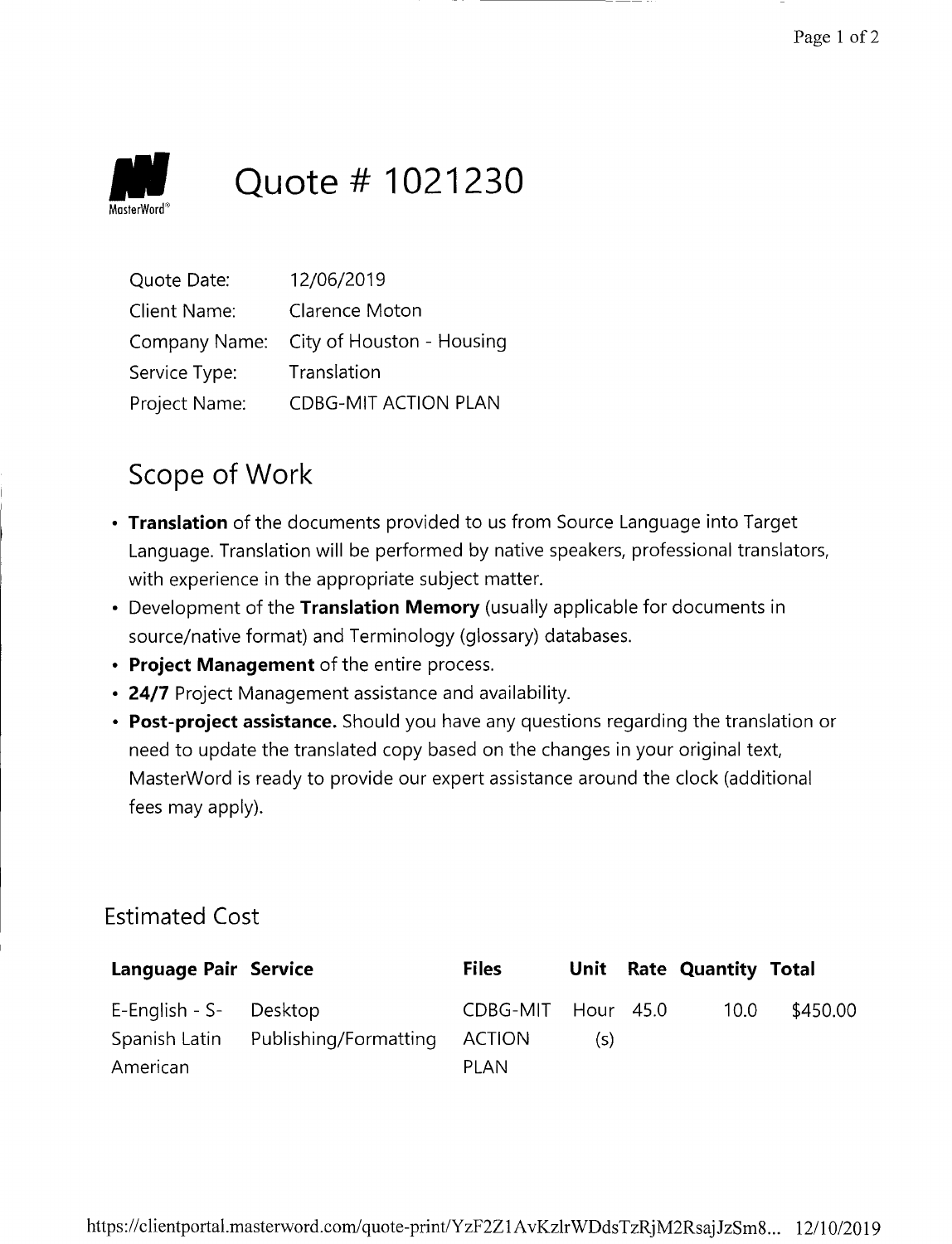| Language Pair Service                                     | <b>Files</b>                             |  | Unit Rate Quantity Total |                             |
|-----------------------------------------------------------|------------------------------------------|--|--------------------------|-----------------------------|
| E-English - S- T-Translation<br>Spanish Latin<br>American | CDBG-MIT<br><b>ACTION</b><br><b>PLAN</b> |  |                          | \$3,521.01                  |
|                                                           |                                          |  |                          | Rush Charge: 50% \$1,985.51 |
|                                                           |                                          |  | <b>Total TM Savings:</b> | \$279.95                    |
|                                                           |                                          |  |                          | Total: \$5,956.52           |

### **Payment terms:**

Unless otherwise indicated in the contract or a prepayment is necessary, payment of final invoice is due within 30 days of receipt. All past due invoices will incur a 1.8% late charge every 30 days until paid in full.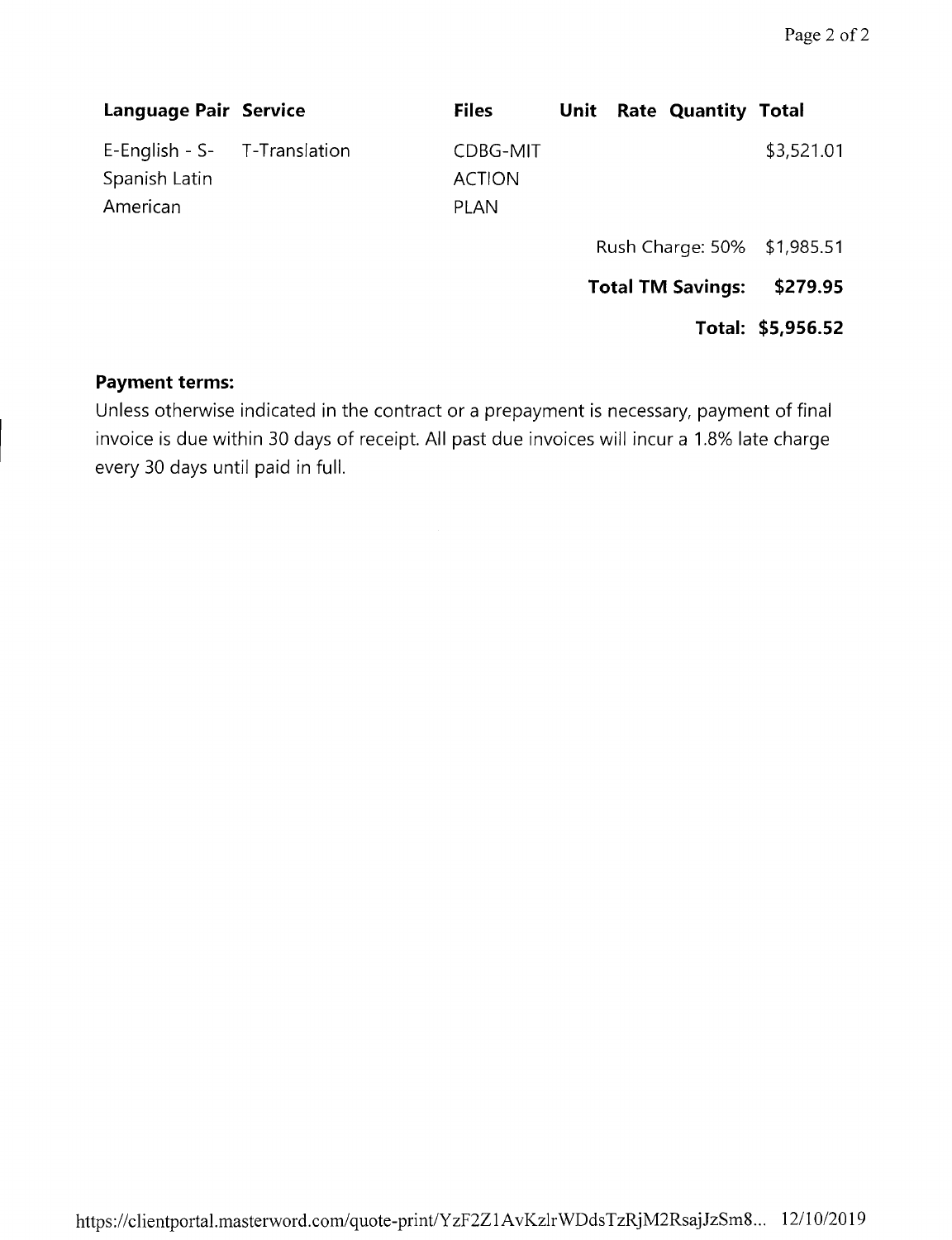#### **Moton, Clarence - HCD**

| From:    | Valerija Fedorova <vfedorova@masterword.com></vfedorova@masterword.com> |
|----------|-------------------------------------------------------------------------|
| Sent:    | Saturday, December 7, 2019 1:54 PM                                      |
| To:      | Itz, Mary - HCD; Moton, Clarence - HCD                                  |
| Subject: | Re: Quote Request # 1021230 confirmation - CDBG-MIT ACTION PLAN         |

[Message Came from Outside the City of Houston Mail System] Dear Mary,

Thank you for the quote approval. We are proceeding with the request.

Best Regards,



### MasterWord<sup>®</sup>

**Valeriia "Lera" Fedorova I Project Manager, Translation & Localization Services**  o 281.589.0810 ext. 8913 I T 1.866.716.4999 (u.S. only) I F 281.589.1104 vfedorova@masterword.com | www.masterword.com | FACEBOOK | LINKEDIN | TWITTER **Connecting People Across Language and Culture®** 



This communication may be privileged and confidential and is intended only for the individual or entity named above and others who have been specifically authorized to receive it. If you are not the intended recipient, please do not read, copy, use or disclose this communication to others; also, please notify the sender by replying to this e-mail or by telephone at 281-589-0810, and then delete the e-mail and any copies of it.

**From:** ltz, Mary - HCD <Mary.ltz@houstontx.gov> **Sent:** Saturday, December 7, 2019 9:41 AM To: Masterword <masterword@masterword.com>; Moton, Clarence - HCD <Clarence.Moton@houstontx.gov> **Subject:** Re: Quote Request # 1021230 confirmation - CDBG-MlT ACTION PLAN

[This message originated from outside the company domain. Please use caution and verify sender address] Good morning.

Can we please have the rush option to have it back on Friday, December 13th with the QA?

Thank you,

Mary

**From:** Masterword <masterword@masterword.com> **Sent:** Friday, December 6, 2019 5:29:33 PM To: Itz, Mary - HCD <Mary.Itz@houstontx.gov>; masterword@masterword.com <masterword@masterword.com>; Moton, Clarence - HCD <Clarence.Moton@houstontx.gov>; masterword@masterword.com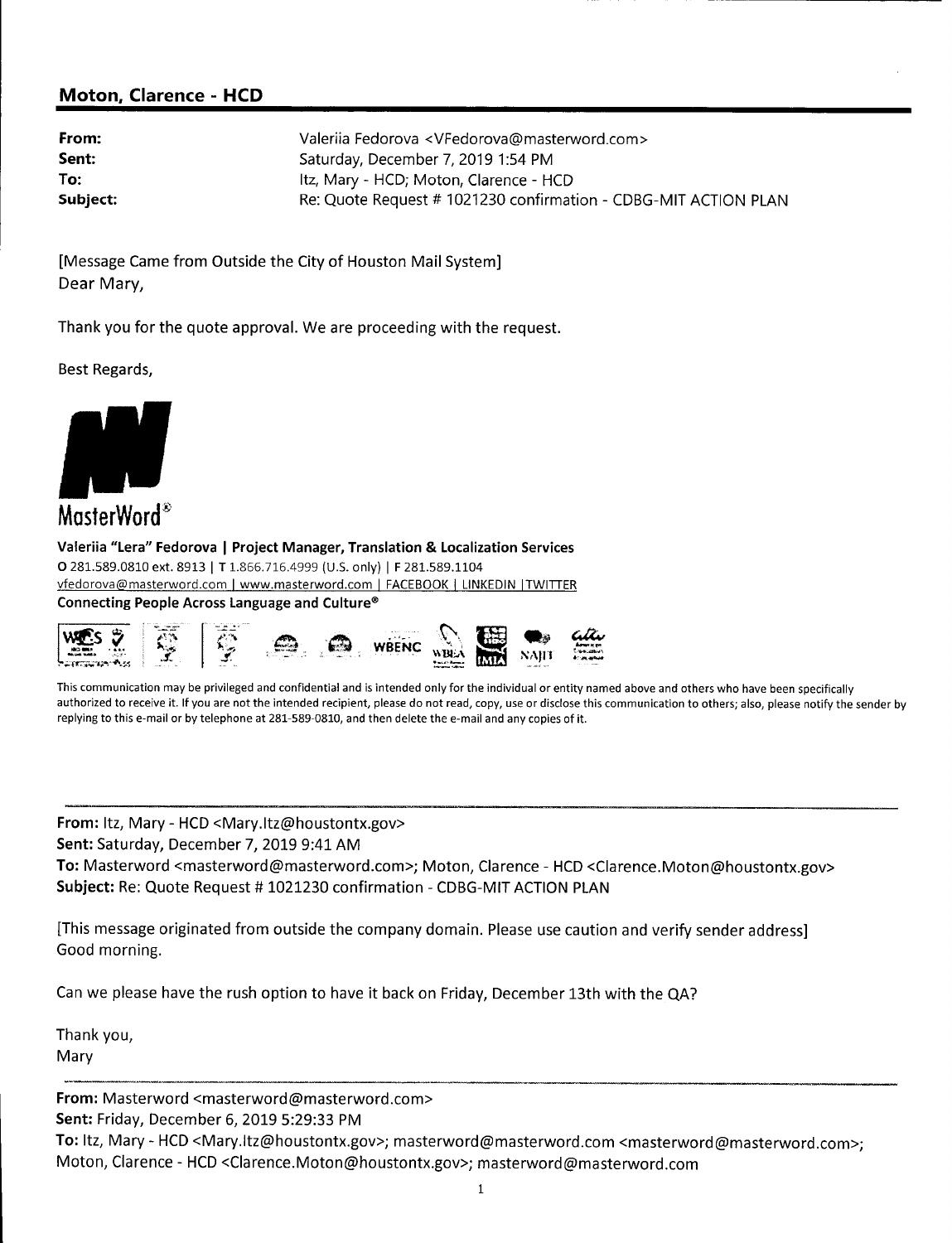#### <masterword@masterword.com> **Subject:** RE: Quote Request # 1021230 confirmation - CDBG-MIT ACTION PLAN

[Message Came from Outside the City of Houston Mail System]

Dear Mary,

I have submitted the quote for approval and Clarence can see it now in the client portal. For your convenience you can find the quote in the table below.

Please advise what is the absolute latest you would like to receive the translated files?

We will be able to complete the translation with QA and full DTP by Friday December 13<sup>th</sup> EOB. In this case the translation will have to be performed by 3-4 linguists which we do not commonly recommend as it will reduce consistency and overall quality, and a rush fee of 50% will be incurred. Please be advised that if you would like to receive this translation by December 12<sup>th</sup> 2:00 PM we will be able to do only translation without QA and a rush fee will be incurred as well.

The regular turnaround for this scope of work is 2 weeks and if you approve regular turnaround, we will be able to deliver the final files by December  $20<sup>Th</sup>$ .

Please let me know if you have any questions and if you would like to proceed.

| Language Pair                    | <b>Service</b>                | Unit    | Rate | <b>Quantity</b>          | Total      |
|----------------------------------|-------------------------------|---------|------|--------------------------|------------|
| English - Spanish Latin American | Desktop Publishing/Formatting | Hour(s) | 45   | 10                       | \$450.00   |
| English - Spanish Latin American | Translation                   |         |      |                          | \$3,521.01 |
|                                  |                               |         |      | Rush Charge: 50%         | 51,985.51  |
|                                  |                               |         |      | <b>Total TM Savings:</b> | \$279.95   |
|                                  |                               |         |      | Total:                   | \$5,956.52 |

Best Regards,



### MasterWord

**Valeriia "Lera" Fedorova I Project Manager, Translation & Localization Services 0** 281.589.0810 ext. 8913 T 1.866.716.4999 (U.S. only) I F 281.589.1104 vfedorova@masterword.com | www.masterword.com | FACEBOOK | LINKEDIN | TWITTER **Connecting People Across Language and Culture®** 



This communication may be privileged and confidential and is intended only for the individual or entity named above and others who have been specifically authorized to receive it. If you are not the intended recipient, please do not read, copy, use or disclose this communication to others; also, please notify the sender by replying to this e-mail or by telephone at 281-589-0810, and then delete the e-mail and any copies of it.

**From:** ltz, Mary - HCD <Mary.ltz@houstontx.gov> **Sent:** Friday, December 06, 2019 4:56 PM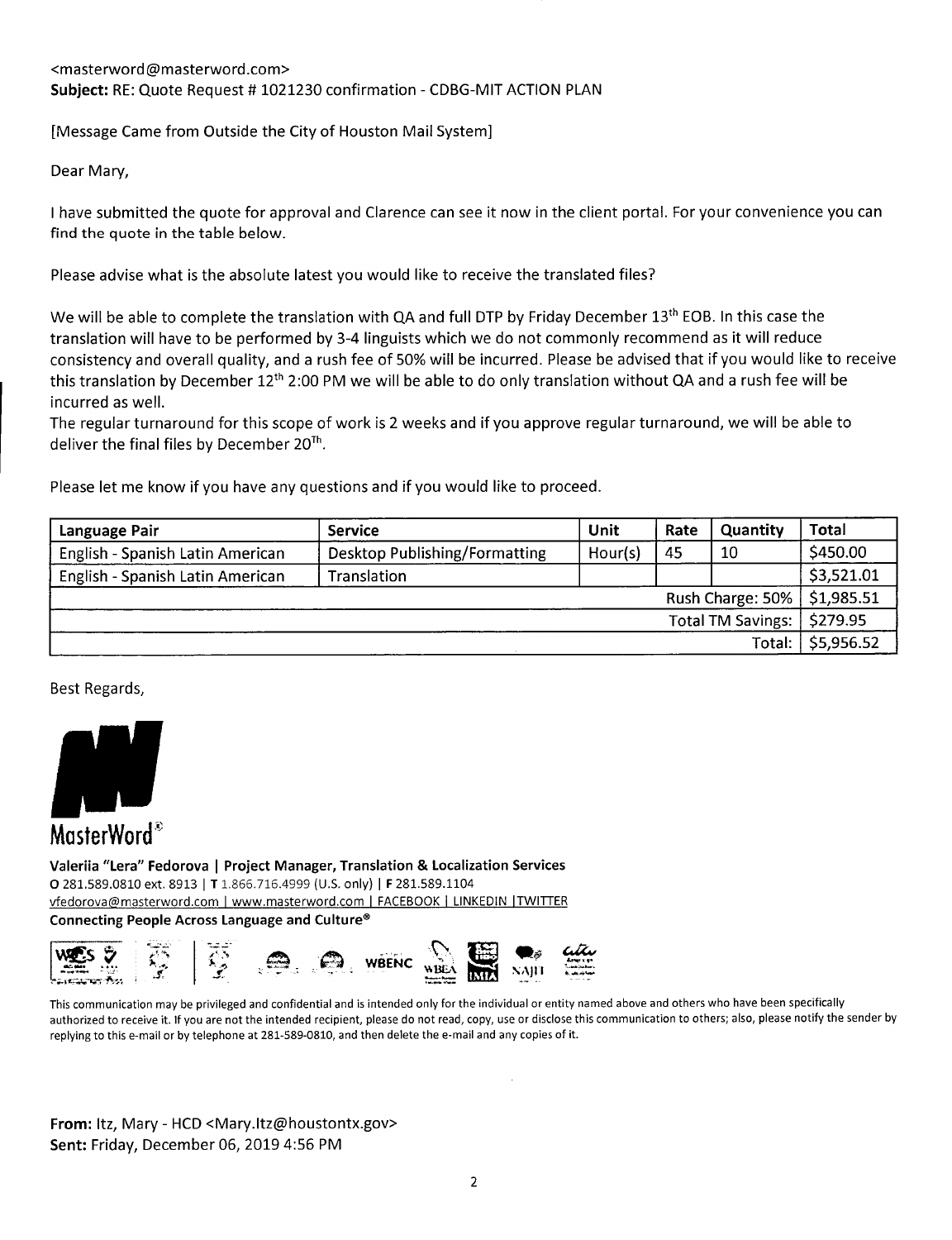To: Masterword <masterword@masterword.com>; Moton, Clarence - HCD <Clarence.Moton@houstontx.gov>; Masterword <masterword@masterword.com> **Subject:** RE: Quote Request # 1021230 confirmation - CDBG-MIT ACTION PLAN

[This message originated from outside the company domain. Please use caution and verify sender address] Yes.

From: Masterword <masterword@masterword.com> **Sent:** Friday, December 6, 2019 4:19 PM To: Moton, Clarence - HCD <Clarence.Moton@houstontx.gov>; masterword@masterword.com Cc: ltz, Mary - HCD <Mary.ltz@houstontx.gov> **Subject:** RE: Quote Request # 1021230 confirmation - CDBG-MIT ACTION PLAN

[Message Came from Outside the City of Houston Mail System] Clarence,

Also, please advise if you would like the text in the pictures inside of the Action Plan Draft translated as well. Please see an example below:



Best Regards,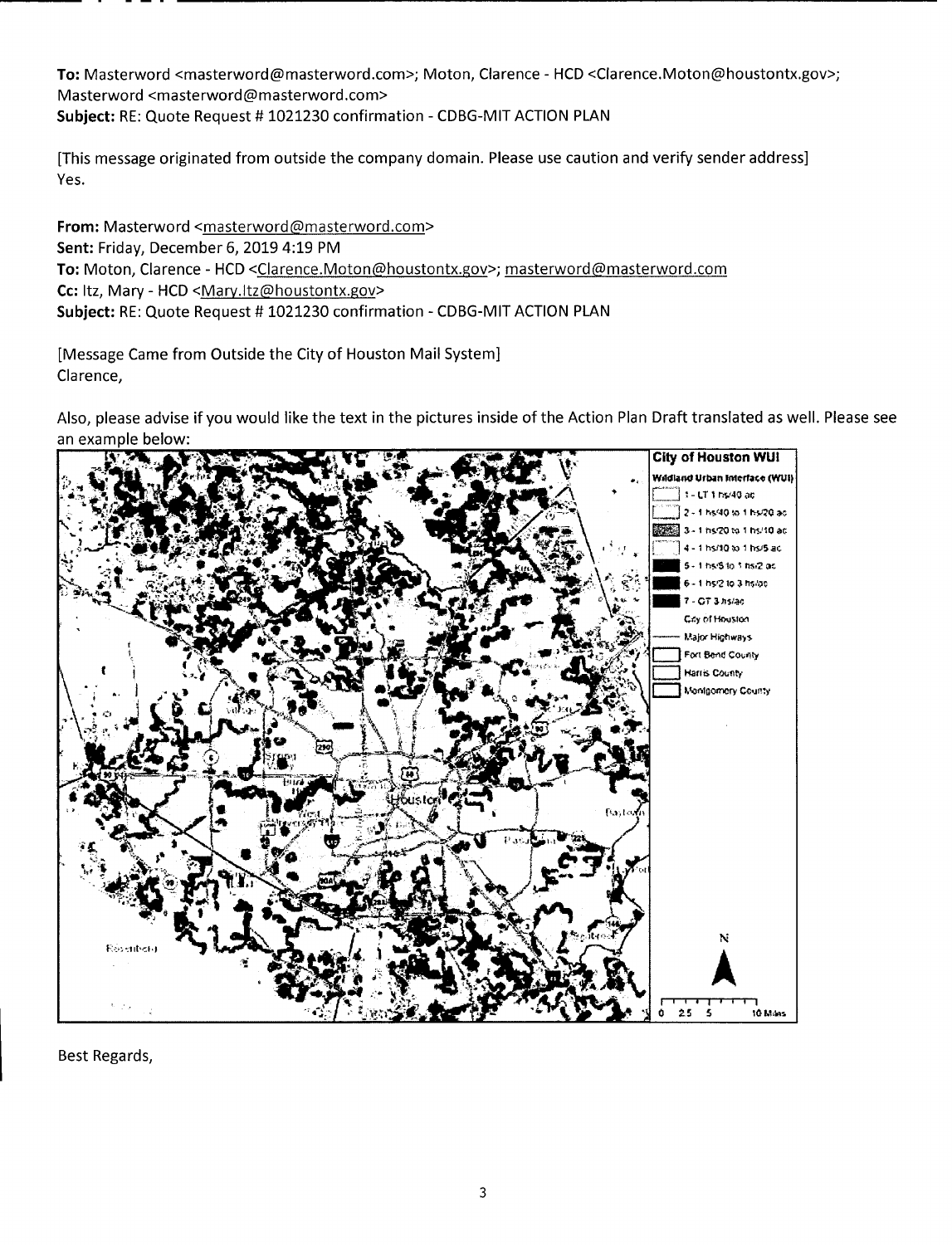

**Valeriia "Lera" Fedorova I Project Manager, Translation & Localization Services**  0 281.589.0810 ext. 8913 T 1.866716.4999 (U.S. only) I F 281.589.1104 vfedorova@masterword.com | www.masterword.com | FACEBOOK | LINKEDIN | TWITTER Connecting People Across Language and Culture®



This communication may be privileged and confidential and is intended only for the individual or entity named above and others who have been specifically authorized to receive it. If you are not the intended recipient, please do not read, copy, use or disclose this communication to others; also, please notify the sender by replying to this e-mail or by telephone at 281-589-0810, and then delete the e-mail and any copies of it.

**From:** Moton, Clarence - HCD <Clarence.Moton@houstontx.gov> Sent: Friday, December 06, 2019 4:08 PM To: Masterword <masterword@masterword.com> Cc: ltz, Mary - HCD <Mary.ltz@houstontx.gov> **Subject:** RE: Quote Request # 1021230 confirmation - CDBG-MlT ACTION PLAN

[This message originated from outside the company domain. Please use caution and verify sender address] Please feel free to review the attached Draft Action Plan for the requested English to Spanish document translation. It appears that the word doc was not attached to the original request.

Thank you, Clarence Moton 832-394-6212

**From:** masterword@masterword.com<masterword@masterword.com> Sent: Friday, December 6, 2019 4:02 PM To: Moton, Clarence - HCD <Clarence.Moton@houstontx.gov> Cc: Itz, Mary - HCD <Mary.ltz@houstontx.gov> **Subject:** Quote Request # 1021230 confirmation - CDBG-MIT ACTION PLAN

[Message Came from Outside the City of Houston Mail System]

Dear Clarence,

Thank you for your Quote Request! Your Project Manager will be in touch shortly.

Below are the details of your request. They are also available in MyMasterWord.

| Company Name: | City of Houston             |
|---------------|-----------------------------|
| Requestor:    | Clarence Moton              |
| Service Type: | Translation                 |
| Project Name: | <b>CDBG-MIT ACTION PLAN</b> |